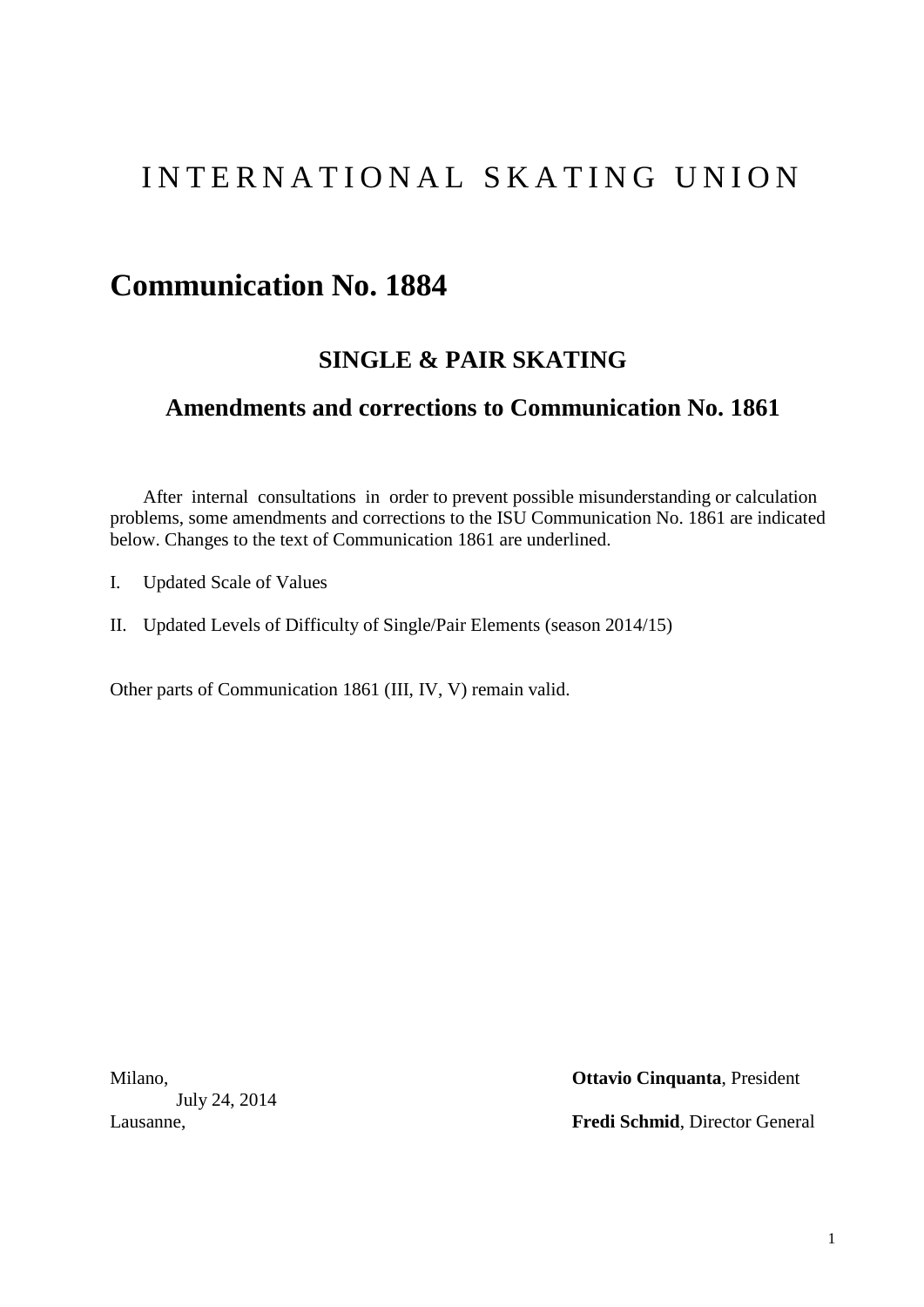| <b>Scale of Values (SOV)</b><br>I.                                          |                 |            |            |            |                         |                           |                |                  |                  |                  |
|-----------------------------------------------------------------------------|-----------------|------------|------------|------------|-------------------------|---------------------------|----------------|------------------|------------------|------------------|
|                                                                             |                 | $+3$       | $+2$       | $+1$       | <b>BASE</b>             | <b>LESSER BASE</b>        |                | $-1$             | $-2$             | $-3$             |
|                                                                             |                 |            |            |            |                         | V1                        | V <sub>2</sub> |                  |                  |                  |
|                                                                             |                 |            |            |            | SINGLE AND PAIR SKATING |                           |                |                  |                  |                  |
| <b>Jumps</b>                                                                |                 |            |            |            |                         |                           |                |                  |                  |                  |
| <b>Single Toeloop</b>                                                       | 1T              | 0,6        | 0,4        | 0,2        | 0,4                     | 0,3                       |                | $-0.1$           | $-0,2$           | $-0,3$           |
| <b>Single Salchow</b>                                                       | $\overline{1S}$ | 0,6        | 0,4        | 0,2        | 0,4                     | 0,3                       |                | $-0,1$           | $-0,2$           | $-0,3$           |
| Single Loop                                                                 | 1 <sub>LO</sub> | 0,6        | 0,4        | 0,2        | 0,5                     | 0,4                       |                | $-0,1$           | $-0,2$           | $-0,3$           |
| <b>Single Flip</b>                                                          | 1F              | 0,6        | 0,4        | 0,2        | 0,5                     | 0,4                       | 0,3            | $-0,1$           | $-0,2$           | $-0,3$           |
| <b>Single Lutz</b>                                                          | $1\mathrm{Lz}$  | 0,6        | 0,4        | 0,2        | 0,6                     | 0.5                       | 0,4            | $-0,1$           | $-0,2$           | $-0,3$           |
| <b>Single Axel</b>                                                          | 1A              | 0,6        | 0,4        | 0,2        | 1,1                     | 0,8                       |                | $-0,2$           | $-0,4$           | $-0,6$           |
| Double Toeloop                                                              | 2T              | 0,6        | 0,4        | 0,2        | 1,3                     | 0,9                       |                | $-0,2$           | $-0,4$           | $-0,6$           |
| Double Salchow                                                              | $2\mathrm{S}$   | 0,6        | 0,4        | 0,2        | 1,3                     | 0,9                       |                | $-0,2$           | $-0,4$           | $-0,6$           |
| Double Loop                                                                 | 2Lo             | 0,9        | 0,6        | 0,3        | 1,8                     | 1,3                       |                | $-0,3$           | $-0,6$           | $-0,9$           |
| Double Flip                                                                 | 2F              | 0,9        | 0,6        | 0,3        | 1,9                     | 1,4                       | 1,3            | $-0,3$           | $-0,6$           | $-0,9$           |
| Double Lutz                                                                 | 2Lz             | 0,9        | 0,6        | 0,3        | 2,1                     | 1,5                       | 1,4            | $-0,3$           | $-0.6$           | $-0,9$           |
|                                                                             |                 |            |            |            |                         |                           |                |                  |                  |                  |
| Double Axel                                                                 | 2A              | 1,5        | 1,0        | 0,5        | 3,3                     | 2,3                       |                | $-0,5$           | $-1,0$           | $-1,5$           |
| Triple Toeloop                                                              | $\overline{3T}$ | 2,1        | 1,4        | 0,7        | 4,1                     | 3.0                       |                | $-0,7$           | $-1,4$           | $-2,1$           |
| <b>Triple Salchow</b>                                                       | $\overline{3S}$ | 2,1        | 1,4        | 0,7        | 4,2                     | 3,0                       |                | $-0,7$           | $-1,4$           | $-2,1$           |
| Triple Loop                                                                 | 3Lo             | 2,1        | 1,4        | 0,7        | 5,1                     | 3,6                       |                | $-0,7$           | $-1,4$           | $-2,1$           |
| Triple Flip                                                                 | 3F              | 2,1        | 1,4        | 0,7        | 5,3                     | 3,7                       | 3.2            | $-0,7$           | $-1,4$           | $-2,1$           |
| Triple Lutz                                                                 | 3Lz             | 2,1        | 1,4        | 0,7        | 6,0                     | 4,2                       | 36             | $-0,7$           | $-1,4$           | $-2,1$           |
|                                                                             |                 |            |            |            |                         |                           |                |                  |                  |                  |
| Triple Axel                                                                 | 3A              | 3,0        | 2,0        | 1,0        | 8,5                     | 6,0                       |                | $-1,0$           | $-2,0$           | $-3,0$           |
| Quad Toeloop                                                                | 4T<br>4S        | 3,0<br>3,0 | 2,0<br>2,0 | 1,0        | 10,3                    | 7,2                       |                | $-1,0$           | $-2,0$<br>$-2,0$ | $-3,0$<br>$-3,0$ |
| Quad Salchow<br>Quad Loop                                                   | 4Lo             | 3,0        | 2,0        | 1,0<br>1,0 | 10,5<br>12,0            | 7,4<br>8,4                |                | $-1,0$<br>$-1,0$ | $-2,0$           | $-3,0$           |
| Quad Flip                                                                   | 4F              | 3,0        | 2,0        | 1,0        | 12,3                    | 8,6                       | <u>7,4</u>     | $-1,0$           | $-2,0$           | $-3,0$           |
| Quad Lutz                                                                   | 4Lz             | 3,0        | 2,0        | 1,0        | 13,6                    | 9,5                       | 8,2            | $-1,0$           | $-2,0$           | $-3,0$           |
| Quad Axel                                                                   | 4A              | 3,6        | 2,4        | 1,2        | 15,0                    | 10,5                      |                | $-1,2$           | $-2,4$           | $-3,6$           |
|                                                                             |                 |            |            |            |                         |                           |                |                  |                  |                  |
| <b>Spins (Solo Spins for Pairs)</b>                                         |                 |            |            |            |                         |                           |                |                  |                  |                  |
| Spin in one position and no change of foot (upright, layback, camel or sit) |                 |            |            |            |                         |                           |                |                  |                  |                  |
| Upright Level B                                                             | <b>USpB</b>     | 1,5        | 1,0        | 0,5        | 1,0                     |                           |                | $-0,3$           | $-0,6$           | $-0.9$           |
| Upright Level 1                                                             | USp1            | 1,5        | 1,0        | 0,5        | 1,2                     |                           |                | $-0.3$           | $-0.6$           | $-0,9$           |
| Upright Level 2                                                             | USp2            | 1,5        | 1,0        | 0,5        | 1,5                     |                           |                | $-0,3$           | $-0,6$           | $-0,9$           |
| Upright Level 3                                                             | USp3            | 1,5        | 1,0        | 0,5        | 1,9                     |                           |                | $-0,3$           | $-0,6$           | $-0,9$           |
| Upright Level 4                                                             | USp4            | 1,5        | 1,0        | 0,5        | 2,4                     |                           |                | $-0,3$           | $-0,6$           | $-0,9$           |
| Layback Level B                                                             | LSpB            | 1,5        | 1,0        | 0,5        |                         |                           |                | $-0,3$           | $-0,6$           | $-0,9$           |
| Layback Level 1                                                             | LSp1            | 1,5        | 1,0        | 0,5        | 1,2<br>1,5              |                           |                | $-0,3$           | $-0,6$           | $-0,9$           |
| Layback Level 2                                                             | LSp2            | 1,5        | 1,0        | 0,5        | 1,9                     |                           |                | $-0,3$           | $-0,6$           | $-0,9$           |
| Layback Level 3                                                             | LSp3            | 1,5        | 1,0        | 0,5        | 2,4                     |                           |                | $-0,3$           | $-0,6$           | $-0,9$           |
| Layback Level 4                                                             | LSp4            | 1,5        | 1,0        | 0,5        | 2,7                     |                           |                | $-0,3$           | $-0,6$           | $-0,9$           |
|                                                                             |                 |            |            |            |                         |                           |                |                  |                  |                  |
| Camel Level B                                                               | CSpB            | 1,5        | 1,0        | 0,5        | 1,1                     |                           |                | $-0,3$           | $-0,6$           | $-0,9$           |
| Camel Level 1                                                               | CSp1            | 1,5        | 1,0        | 0,5        | 1,4                     |                           |                | $-0,3$           | $-0,6$           | $-0,9$           |
| Camel Level 2                                                               | CSp2            | 1,5        | 1,0        | 0,5        | 1,8                     |                           |                | $-0,3$           | $-0,6$           | $-0,9$           |
| Camel Level 3                                                               | CSp3            | 1,5        | 1,0        | 0,5        | 2,3                     |                           |                | $-0,3$           | $-0,6$           | $-0,9$           |
| Camel Level 4                                                               | CSp4            | 1,5        | 1,0        | 0,5        | 2,6                     |                           |                | $-0,3$           | $-0,6$           | $-0,9$           |
|                                                                             |                 |            |            |            |                         |                           |                |                  |                  |                  |
| Sit Level B                                                                 | SSpB            | 1,5        | 1,0        | 0,5        | 1,1                     |                           |                | $-0,3$           | $-0,6$           | $-0.9$           |
| Sit Level 1                                                                 | SSp1            | 1,5        | 1,0        | 0,5        | 1,3                     |                           |                | $-0,3$           | $-0,6$           | $-0,9$           |
| Sit Level 2                                                                 | SSp2            | 1,5        | 1,0        | 0,5        | 1,6                     |                           |                | $-0,3$           | $-0,6$           | $-0,9$           |
| Sit Level 3<br>Sit Level 4                                                  | SSp3            | 1,5        | 1,0        | 0,5        | 2,1                     |                           |                | $-0,3$<br>$-0,3$ | $-0,6$           | $-0,9$<br>$-0,9$ |
|                                                                             | SSp4            | 1,5        | 1,0        | 0,5        | 2,5                     |                           |                |                  | $-0,6$           |                  |
| Flying Spin (any position – upright, layback, camel or sit)                 |                 |            |            |            |                         |                           |                |                  |                  |                  |
| Upright Level B                                                             | FUSpB           | 1,5        | 1,0        | 0,5        | 1,5                     | 1,1                       | 0,9            | $-0,3$           | $-0,6$           | $-0.9$           |
| Upright Level 1                                                             | FUSp1           | 1,5        | 1,0        | 0,5        | 1,7                     | 1,2                       | 0,9            | $-0,3$           | $-0,6$           | $-0,9$           |
| Upright Level 2                                                             | FUSp2           | 1,5        | 1,0        | 0,5        | 2,0                     | 1,4                       | 1,0            | $-0,3$           | $-0,6$           | $-0,9$           |
| Upright Level $3$                                                           | FUSp3           | 1,5        | 1,0        | 0,5        | 2,4                     | 1,7                       | 1,2            | $-0,3$           | $-0,6$           | $-0,9$           |
| Upright Level 4                                                             | FUSp4           | 1,5        | 1,0        | 0,5        | 2,9                     | 2,0                       | 1,5            | $-0,3$           | $-0,6$           | $-0,9$           |
|                                                                             |                 | $+3$       | $+2$       | $+1$       | <b>BASE</b>             | $\underline{\mathbf{V1}}$ | V <sub>2</sub> | $-1$             | $-2$             | $-3$             |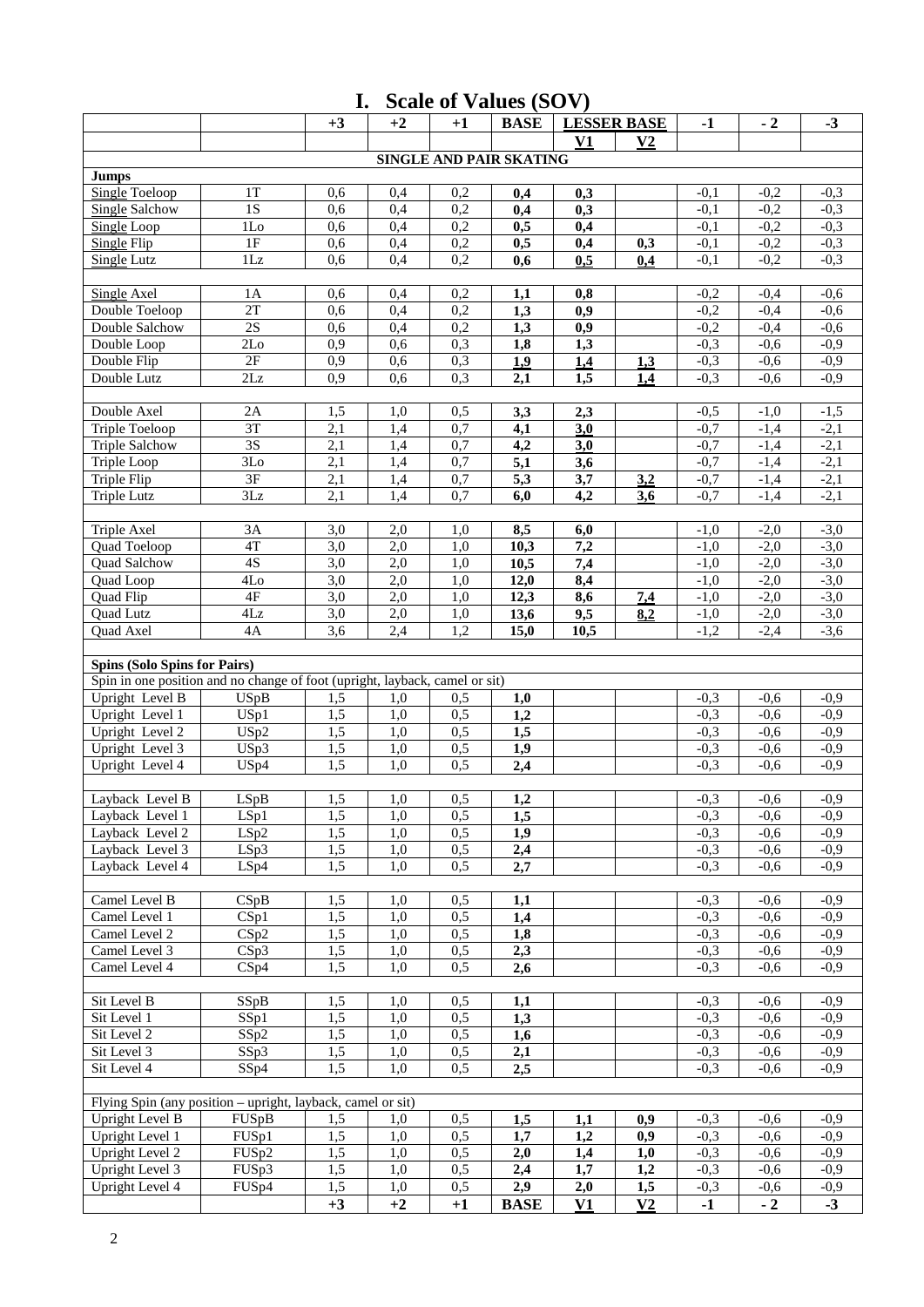| Layback Level B                                                                         | FLSpB                                                                            | 1,5              | 1,0        | 0,5 | 1,7                                                                            | 1,2              | 0,9 | $-0.3$ | $-0.6$ | $-0.9$ |
|-----------------------------------------------------------------------------------------|----------------------------------------------------------------------------------|------------------|------------|-----|--------------------------------------------------------------------------------|------------------|-----|--------|--------|--------|
| Layback Level 1                                                                         | FLSp1                                                                            | 1,5              | 1,0        | 0,5 | 2,0                                                                            | 1,4              | 1,0 | $-0,3$ | $-0.6$ | $-0,9$ |
| Layback Level 2                                                                         | FLSp2                                                                            | 1,5              | 1,0        | 0,5 | 2,4                                                                            | 1,7              | 1,2 | $-0,3$ | $-0,6$ | $-0,9$ |
| Layback Level 3                                                                         | FLSp3                                                                            | 1,5              | 1,0        | 0,5 | 2,9                                                                            | 2,0              | 1,5 | $-0,3$ | $-0,6$ | $-0,9$ |
| Layback Level 4                                                                         | FLSp4                                                                            | 1,5              | 1,0        | 0,5 | 3,2                                                                            | 2,2              | 1,6 | $-0,3$ | $-0,6$ | $-0,9$ |
|                                                                                         |                                                                                  |                  |            |     |                                                                                |                  |     |        |        |        |
| Camel Level B                                                                           | FCSpB                                                                            | 1,5              | 1,0        | 0,5 |                                                                                | 1,1              |     | $-0,3$ | $-0,6$ | $-0,9$ |
|                                                                                         |                                                                                  |                  |            |     | 1,6                                                                            |                  | 0,9 |        |        |        |
| Camel Level 1                                                                           | FCSp1                                                                            | 1,5              | 1,0        | 0,5 | 1,9                                                                            | 1,3              | 1.0 | $-0,3$ | $-0.6$ | $-0.9$ |
| Camel Level 2                                                                           | FCSp2                                                                            | 1,5              | 1,0        | 0,5 | 2,3                                                                            | 1,6              | 1,2 | $-0,3$ | $-0,6$ | $-0,9$ |
| Camel Level 3                                                                           | FCSp3                                                                            | 1,5              | 1,0        | 0,5 | 2,8                                                                            | 2,0              | 1,4 | $-0,3$ | $-0,6$ | $-0,9$ |
| Camel Level 4                                                                           | FCSp4                                                                            | 1,5              | 1,0        | 0,5 | 3,2                                                                            | 2,2              | 1,6 | $-0,3$ | $-0,6$ | $-0,9$ |
|                                                                                         |                                                                                  |                  |            |     |                                                                                |                  |     |        |        |        |
| Sit Level B                                                                             | FSSpB                                                                            | 1,5              | 1,0        | 0,5 | 1,7                                                                            | 1,2              | 0,9 | $-0,3$ | $-0.6$ | $-0,9$ |
| Sit Level 1                                                                             | FSSp1                                                                            | 1,5              | 1,0        | 0,5 | 2,0                                                                            | 1,4              | 1,0 | $-0,3$ | $-0,6$ | $-0,9$ |
| Sit Level 2                                                                             | FSSp2                                                                            | 1,5              | 1,0        | 0,5 | 2,3                                                                            | 1,6              | 1,2 | $-0,3$ | $-0,6$ | $-0,9$ |
| Sit Level 3                                                                             | FSSp3                                                                            | 1,5              | 1,0        | 0,5 | 2,6                                                                            | 1,8              | 1,3 | $-0,3$ | $-0,6$ | $-0,9$ |
| Sit Level 4                                                                             | FSSp4                                                                            | 1,5              | 1,0        | 0,5 | 3,0                                                                            | 2,1              | 1,5 | $-0,3$ | $-0.6$ | $-0,9$ |
|                                                                                         |                                                                                  |                  |            |     |                                                                                |                  |     |        |        |        |
|                                                                                         |                                                                                  |                  |            |     |                                                                                |                  |     |        |        |        |
| Spin with one change of foot and no change of position (upright, layback, camel or sit) |                                                                                  |                  |            |     |                                                                                |                  |     |        |        |        |
| Upright Level B                                                                         | (F)CUSpB                                                                         | 1,5              | 1,0        | 0,5 | 1,5                                                                            | 1,1              |     | $-0.3$ | $-0.6$ | $-0.9$ |
| Upright Level 1                                                                         | $(F)$ CUSp1                                                                      | 1,5              | 1,0        | 0,5 | 1,7                                                                            | 1,2              |     | $-0,3$ | $-0,6$ | $-0,9$ |
| Upright Level 2                                                                         | (F)CUSp2                                                                         | 1,5              | 1,0        | 0,5 | 2,0                                                                            | 1,4              |     | $-0,3$ | $-0,6$ | $-0,9$ |
| Upright Level 3                                                                         | (F)CUSp3                                                                         | 1,5              | 1,0        | 0,5 | 2,4                                                                            | 1,7              |     | $-0,3$ | $-0,6$ | $-0,9$ |
| Upright Level 4                                                                         | $(F)$ CUSp4                                                                      | 1,5              | 1,0        | 0,5 | 2,9                                                                            | 2,0              |     | $-0,3$ | $-0,6$ | $-0,9$ |
|                                                                                         |                                                                                  |                  |            |     |                                                                                |                  |     |        |        |        |
| Layback Level B                                                                         | (F)CLSpB                                                                         | 1,5              | 1,0        | 0,5 | 1,7                                                                            | 1,2              |     | $-0,3$ | $-0.6$ | $-0,9$ |
| Layback Level 1                                                                         | (F)CLSp1                                                                         | 1,5              | 1,0        | 0,5 | 2,0                                                                            | 1,4              |     | $-0,3$ | $-0,6$ | $-0,9$ |
| Layback Level 2                                                                         | (F)CLSp2                                                                         | 1,5              | 1,0        | 0,5 | 2,4                                                                            | 1,7              |     | $-0,3$ | $-0,6$ | $-0,9$ |
| Layback Level 3                                                                         | (F)CLSp3                                                                         | 1,5              | 1,0        | 0,5 | 2,9                                                                            | 2,0              |     | $-0,3$ | $-0,6$ | $-0,9$ |
| Layback Level 4                                                                         | (F)CLSp4                                                                         | 1,5              | 1,0        | 0,5 | 3,2                                                                            | 2,2              |     | $-0,3$ | $-0,6$ | $-0,9$ |
|                                                                                         |                                                                                  |                  |            |     |                                                                                |                  |     |        |        |        |
|                                                                                         |                                                                                  |                  |            |     |                                                                                |                  |     |        |        |        |
| Camel Level B                                                                           | (F)CCSpB                                                                         | 1,5              | 1,0        | 0,5 | 1,7                                                                            | 1,2              |     | $-0,3$ | $-0.6$ | $-0,9$ |
| Camel Level 1                                                                           | (F)CCSp1                                                                         | 1,5              | 1,0        | 0,5 | 2,0                                                                            | 1,4              |     | $-0,3$ | $-0,6$ | $-0,9$ |
| Camel Level 2                                                                           | (F)CCSp2                                                                         | 1,5              | 1,0        | 0,5 | 2,3                                                                            | 1,6              |     | $-0,3$ | $-0,6$ | $-0,9$ |
| Camel Level 3                                                                           | (F)CCSp3                                                                         | 1,5              | 1,0        | 0,5 | 2,8                                                                            | 2,0              |     | $-0,3$ | $-0,6$ | $-0,9$ |
| Camel Level 4                                                                           | (F)CCSp4                                                                         | $\overline{1,5}$ | 1,0        | 0,5 | 3,2                                                                            | 2,2              |     | $-0,3$ | $-0.6$ | $-0,9$ |
|                                                                                         |                                                                                  |                  |            |     |                                                                                |                  |     |        |        |        |
| Sit Level B                                                                             | $(F)$ CSSpB                                                                      | 1,5              | 1,0        | 0,5 | 1,6                                                                            | 1,1              |     | $-0.3$ | $-0.6$ | $-0,9$ |
| Sit Level 1                                                                             | $(F)$ CSSp1                                                                      | 1,5              | 1,0        | 0,5 | 1,9                                                                            | 1,3              |     | $-0,3$ | $-0,6$ | $-0,9$ |
| Sit Level 2                                                                             | (F)CSSp2                                                                         | 1,5              | 1,0        | 0,5 | 2,3                                                                            | 1,6              |     | $-0,3$ | $-0,6$ | $-0,9$ |
| Sit Level 3                                                                             | (F)CSSp3                                                                         | 1,5              | 1,0        | 0,5 | 2,6                                                                            | $\overline{1,8}$ |     | $-0,3$ | $-0,6$ | $-0,9$ |
| Sit Level 4                                                                             | $(F)$ CSSp4                                                                      | 1,5              | 1,0        | 0,5 | 3,0                                                                            | 2,1              |     | $-0,3$ | $-0,6$ | $-0,9$ |
|                                                                                         |                                                                                  |                  |            |     |                                                                                |                  |     |        |        |        |
|                                                                                         |                                                                                  |                  |            |     | Spin Combination with change of position and no change of foot (two positions) |                  |     |        |        |        |
| Level B                                                                                 | (F)CoSp2pB                                                                       |                  |            |     |                                                                                |                  |     | $-0,3$ | $-0,6$ | $-0.9$ |
| Level 1                                                                                 |                                                                                  | 1,5<br>1.5       | <u>1.0</u> | 0,5 | 1,0<br>1,2                                                                     |                  |     |        |        | $-0.9$ |
|                                                                                         | (F)CoSp2p1                                                                       |                  | 1,0        | 0,5 |                                                                                |                  |     | $-0,3$ | $-0.6$ |        |
| Level 2                                                                                 | (F)CoSp2p2                                                                       | 1,5              | 1,0        | 0,5 | 1,4                                                                            |                  |     | $-0,3$ | $-0,6$ | $-0,9$ |
| Level 3                                                                                 | (F)CoSp2p3                                                                       | 1.5              | 1.0        | 0.5 | 1,8                                                                            |                  |     | $-0.3$ | $-0,6$ | $-0,9$ |
| Level 4                                                                                 | (F)CoSp2p4                                                                       | 1,5              | 1,0        | 0,5 | 2.1                                                                            |                  |     | $-0,3$ | $-0,6$ | $-0,9$ |
|                                                                                         |                                                                                  |                  |            |     |                                                                                |                  |     |        |        |        |
|                                                                                         | Spin Combination with change of position and no change of foot (three positions) |                  |            |     |                                                                                |                  |     |        |        |        |
| Level B                                                                                 | (F)CoSp3pB                                                                       | 1,5              | 1,0        | 0,5 | 1,5                                                                            |                  |     | $-0,3$ | $-0,6$ | $-0.9$ |
| Level 1                                                                                 | (F)CoSp3p1                                                                       | 1,5              | 1,0        | 0,5 | 1,7                                                                            |                  |     | $-0,3$ | $-0.6$ | $-0,9$ |
| Level 2                                                                                 | (F)CoSp3p2                                                                       | 1,5              | 1,0        | 0,5 | 2,0                                                                            |                  |     | $-0,3$ | $-0,6$ | $-0,9$ |
| Level 3                                                                                 | (F)CoSp3p3                                                                       | 1,5              | 1,0        | 0,5 | 2,5                                                                            |                  |     | $-0,3$ | $-0,6$ | $-0,9$ |
| Level 4                                                                                 | (F)CoSp3p4                                                                       | 1,5              | 1,0        | 0,5 | 3,0                                                                            |                  |     | $-0,3$ | $-0.6$ | $-0,9$ |
|                                                                                         |                                                                                  |                  |            |     |                                                                                |                  |     |        |        |        |
|                                                                                         |                                                                                  |                  |            |     | Spin Combination with change of position and change of foot (two positions)    |                  |     |        |        |        |
| Level B                                                                                 | (F)CCoSp2pB                                                                      | 1,5              | 1,0        | 0.5 | 1.2                                                                            | 1.0              |     | $-0.3$ | $-0,6$ | $-0,9$ |
| Level 1                                                                                 | (F)CCoSp2p1                                                                      | <u>1.5</u>       | 1.0        | 0.5 |                                                                                | 1.2              |     | $-0.3$ | $-0.6$ | $-0.9$ |
|                                                                                         |                                                                                  |                  |            |     | <u>1.4</u>                                                                     |                  |     |        |        |        |
| Level 2                                                                                 | (F)CCoSp2p2                                                                      | <u>1,5</u>       | 1,0        | 0.5 | 1,8                                                                            | 1.4              |     | $-0.3$ | $-0,6$ | $-0.9$ |
| Level 3                                                                                 | (F)CCoSp2p3                                                                      | 1,5              | 1,0        | 0,5 | 2,1                                                                            | 1.8              |     | $-0,3$ | $-0,6$ | $-0.9$ |
| Level 4                                                                                 | (F)CCoSp2p4                                                                      | 1,5              | 1,0        | 0.5 | 2,5                                                                            | 2.1              |     | $-0,3$ | $-0,6$ | $-0,9$ |
|                                                                                         |                                                                                  |                  |            |     |                                                                                |                  |     |        |        |        |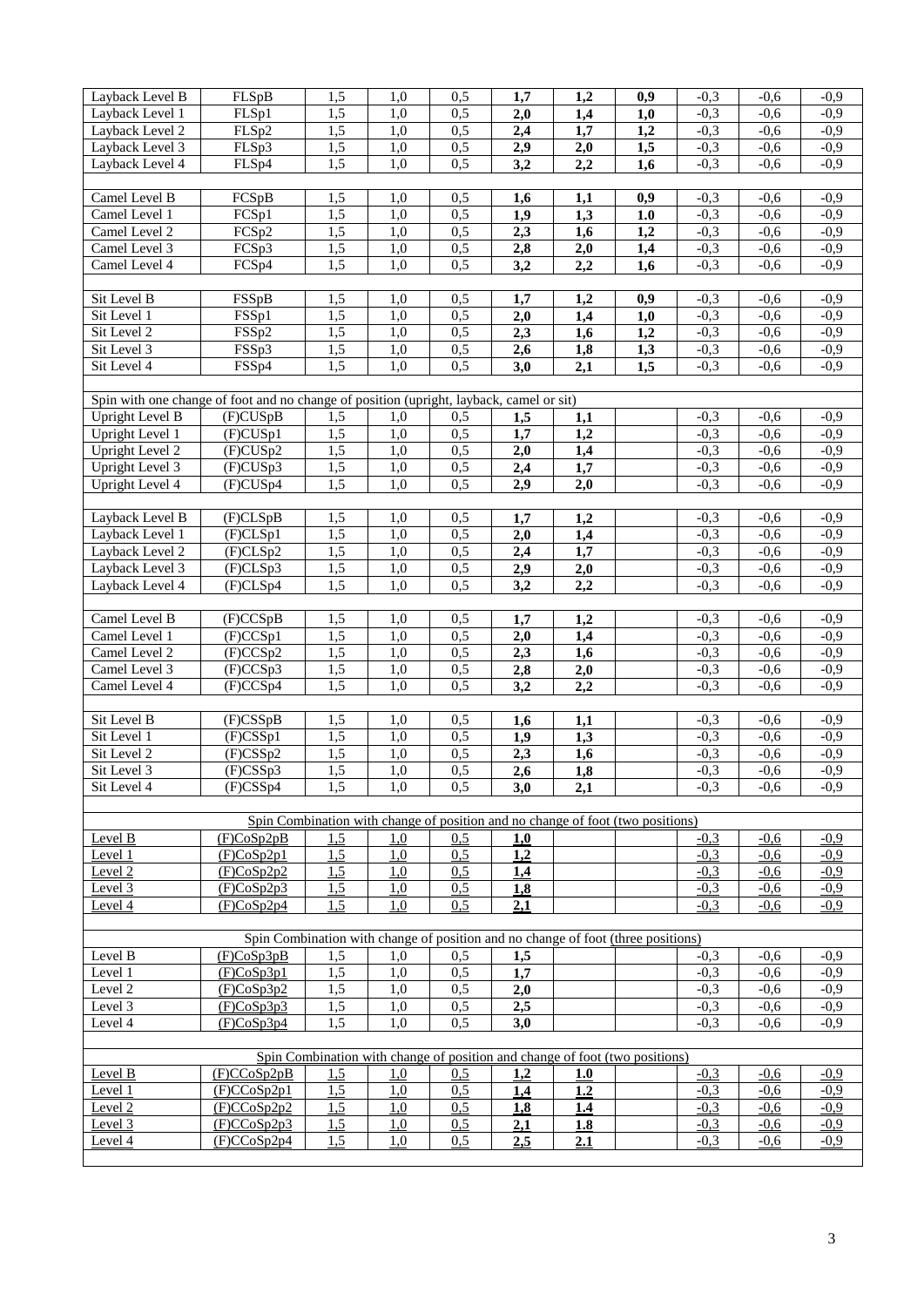|                                 |               | $+3$             | $+2$             | $+1$             | <b>BASE</b>                                                                   | V1  | V <sub>2</sub> | $-1$             | $-2$             | $-3$             |
|---------------------------------|---------------|------------------|------------------|------------------|-------------------------------------------------------------------------------|-----|----------------|------------------|------------------|------------------|
|                                 |               |                  |                  |                  | Spin Combination with change of position and change of foot (three positions) |     |                |                  |                  |                  |
| Level $\overline{B}$            | (F)CCoSp3pB   | 1,5              | 1,0              | 0,5              | 1,7                                                                           | 1,2 |                | $-0,3$           | $-0,6$           | $-0,9$           |
| Level 1                         | (F)CCoSp3p1   | 1,5              | 1,0              | 0,5              | 2,0                                                                           | 1,4 |                | $-0,3$           | $-0,6$           | $-0,9$           |
| Level 2                         | (F)CCoSp3p2   | $\overline{1,5}$ | 1,0              | 0,5              | 2,5                                                                           | 1,8 |                | $-0,3$           | $-0,6$           | $-0,9$           |
| Level 3                         | (F)CCoSp3p3   | $\overline{1,5}$ | 1,0              | 0,5              | 3,0                                                                           | 2,1 |                | $-0,3$           | $-0,6$           | $-0,9$           |
| Level 4                         | (F)CCoSp3p4   | $\overline{1,5}$ | 1,0              | 0,5              | 3,5                                                                           | 2,5 |                | $-0,3$           | $-0,6$           | $-0,9$           |
|                                 |               |                  |                  |                  |                                                                               |     |                |                  |                  |                  |
|                                 |               |                  |                  |                  | <b>Step and Choreographic Sequences</b>                                       |     |                |                  |                  |                  |
|                                 |               |                  |                  | Step Sequence    |                                                                               |     |                |                  |                  |                  |
| Level B                         | StSqB         | 1,5              | 1,0              | 0,5              | 1,5                                                                           |     |                | $-0,3$           | $-0,6$           | $-0,9$           |
| Level 1                         | StSq1         | 1,5              | 1,0              | 0,5              | 1,8                                                                           |     |                | $-0,3$           | $-0,6$           | $-0,9$           |
| Level 2                         | StSq2         | 1,5<br>1,5       | 1,0              | 0,5<br>0,5       | 2,6<br>3,3                                                                    |     |                | $-0,5$           | $-1.0$           | $-1,5$           |
| Level $\overline{3}$<br>Level 4 | StSq3         | 2,1              | 1,0<br>1,4       | 0,7              | 3,9                                                                           |     |                | $-0,7$<br>$-0,7$ | $-1,4$<br>$-1,4$ | $-2,1$<br>$-2,1$ |
| Choreo Sequence                 | StSq4<br>ChSq | $\overline{2,1}$ | 1,4              | $\overline{0,7}$ | 2.0                                                                           |     |                | $-0,5$           | $-1,0$           | $-1,5$           |
|                                 |               |                  |                  | PAIR SKATING     |                                                                               |     |                |                  |                  |                  |
| Lifts                           |               |                  |                  |                  |                                                                               |     |                |                  |                  |                  |
| Group 1 Level B                 | 1LiB          | 0,9              | 0,6              | 0,3              | 1,0                                                                           |     |                | $-0.3$           | $-0.6$           | $-0.9$           |
| Group 1 Level 1                 | $1$ Li $1$    | 0,9              | 0,6              | 0,3              | 1,1                                                                           |     |                | $-0,3$           | $-0,6$           | $-0,9$           |
| Group 1 Level 2                 | 1Li2          | 0,9              | 0,6              | 0,3              | 1,3                                                                           |     |                | $-0,3$           | $-0,6$           | $-0,9$           |
| Group 1 Level 3                 | 1Li3          | 0,9              | 0,6              | 0,3              | 1,5                                                                           |     |                | $-0,3$           | $-0,6$           | $-0,9$           |
| Group 1 Level 4                 | 1Li4          | 0,9              | 0,6              | 0,3              | 1,7                                                                           |     |                | $-0,3$           | $-0,6$           | $-0,9$           |
|                                 |               |                  |                  |                  |                                                                               |     |                |                  |                  |                  |
| Group 2 Level B                 | 2LiB          | 0,9              | 0,6              | 0,3              | 1,1                                                                           |     |                | $-0,3$           | $-0,6$           | $-0,9$           |
| Group 2 Level 1                 | 2Li1          | 0,9              | 0,6              | 0,3              | $\overline{1,3}$                                                              |     |                | $-0,3$           | $-0,6$           | $-0,9$           |
| Group 2 Level 2                 | 2Li2          | 0,9              | 0,6              | 0,3              | 1,7                                                                           |     |                | $-0,3$           | $-0,6$           | $-0,9$           |
| Group 2 Level 3                 | 2Li3          | 0,9              | 0,6              | 0,3              | 2,4                                                                           |     |                | $-0,3$           | $-0,6$           | $-0,9$           |
| Group 2 Level 4                 | 2Li4          | 0,9              | 0,6              | 0,3              | 3,0                                                                           |     |                | $-0,3$           | $-0,6$           | $-0,9$           |
|                                 |               |                  |                  |                  |                                                                               |     |                |                  |                  |                  |
| Group 3 Level B                 | 3LiB          | 1,5              | 1,0              | 0,5              | 2,0                                                                           |     |                | $-0,5$           | $-1,0$           | $-1,5$           |
| Group 3 Level 1                 | 3Li1          | 1,5              | 1,0              | 0,5              | 2,5                                                                           |     |                | $-0,5$           | $-1,0$           | $-1,5$           |
| Group 3 Level 2                 | 3Li2          | 1,5              | 1,0              | 0,5              | 3,0                                                                           |     |                | $-0,5$           | $-1,0$           | $-1,5$           |
| Group 3 Level 3                 | 3Li3          | 1,5              | 1,0              | 0, 5             | 3,5                                                                           |     |                | $-0,5$           | $-1,0$           | $-1,5$           |
| Group 3 Level 4                 | 3Li4          | 1,5              | $\overline{1,0}$ | 0,5              | 4,0                                                                           |     |                | $-0,5$           | $-1,0$           | $-1,5$           |
|                                 |               |                  |                  |                  |                                                                               |     |                |                  |                  |                  |
| Group 4 Level B                 | 4LiB          | 1,5              | 1,0              | 0,5              | 2,0                                                                           |     |                | $-0,5$           | $-1,0$           | $-1,5$           |
| Group 4 Level 1                 | 4Li1          | 1,5              | 1,0              | 0,5              | 2,5                                                                           |     |                | $-0,5$           | $-1,0$           | $-1,5$           |
| Group 4 Level 2                 | 4Li2          | $\overline{1,5}$ | 1,0              | 0,5              | 3,0                                                                           |     |                | $-0,5$           | $-1,0$           | $-1,5$           |
| Group 4 Level 3                 | 4Li3          | $\overline{1,5}$ | 1,0              | 0,5              | 3,5                                                                           |     |                | $-0,5$           | $-1,0$           | $-1,5$           |
| Group 4 Level 4                 | 4Li4          | $\overline{1,5}$ | 1,0              | 0,5              | 4,0                                                                           |     |                | $-0,5$           | $-1,0$           | $-1,5$           |
|                                 |               |                  |                  |                  |                                                                               |     |                |                  |                  |                  |
| Group 5 Toe/Step in Lasso       |               |                  |                  |                  |                                                                               |     |                |                  |                  |                  |
| Level B                         | 5T/SLiB       | 1,5              | 1,0              | 0,5              | 4,0                                                                           |     |                | $-0,5$           | $-1,0$           | $-1,5$           |
| Level 1                         | $5T/SLi1$     | 1,5              | 1,0              | 0,5              | 4,5                                                                           |     |                | $-0,5$           | $-1,0$           | $-1,5$           |
| Level 2                         | 5T/SLi2       | 1,5              | 1,0              | 0,5              | 5,0                                                                           |     |                | $-0,5$           | $-1,0$           | $-1,5$           |
| Level 3                         | 5T/SLi3       | 1,5              | 1,0              | 0,5              | $\overline{5,5}$                                                              |     |                | $-0,5$           | $-1,0$           | $-1,5$           |
| Level 4                         | 5T/SLi4       | 1,5              | 1,0              | 0,5              | 6,0                                                                           |     |                | $-0,5$           | $-1,0$           | $-1,5$           |
| Group 5 Axel/Backward Lasso     |               |                  |                  |                  |                                                                               |     |                |                  |                  |                  |
| Level B                         | 5A/BLiB       | 2,1              | 1,4              | 0,7              | 4,5                                                                           |     |                | $-0,7$           | $-1,4$           | $-2,1$           |
| Level 1                         | 5A/BLi1       | $\overline{2,1}$ | 1,4              | 0,7              | 5,0                                                                           |     |                | $-0,7$           | $-1,4$           | $-2,1$           |
| Level 2                         | 5A/BLi2       | 2,1              | 1,4              | 0,7              | 5,5                                                                           |     |                | $-0,7$           | $-1,4$           | $-2,1$           |
| Level 3                         | 5A/BLi3       | 2,1              | 1,4              | 0,7              | 6,0                                                                           |     |                | $-0,7$           | $-1,4$           | $-2,1$           |
| Level 4                         | 5A/BLi4       | 2,1              | 1,4              | 0,7              | 6,5                                                                           |     |                | $-0,7$           | $-1,4$           | $-2,1$           |
|                                 |               |                  |                  |                  |                                                                               |     |                |                  |                  |                  |
| Group 5 Reverse Lasso           |               |                  |                  |                  |                                                                               |     |                |                  |                  |                  |
| Level B                         | 5RLiB         | 2,1              | 1,4              | 0,7              | 5,0                                                                           |     |                | $-0,7$           | $-1,4$           | $-2,1$           |
| Level 1                         | 5RLi1         | 2,1              | 1,4              | 0,7              | 5,5                                                                           |     |                | $-0,7$           | $-1,4$           | $-2,1$           |
| Level 2                         | 5RLi2         | 2,1              | 1,4              | 0,7              | 6,0                                                                           |     |                | $-0,7$           | $-1,4$           | $-2,1$           |
| Level 3                         | 5RLi3         | 2,1              | 1,4              | 0,7              | 6,5                                                                           |     |                | $-0,7$           | $-1,4$           | $-2,1$           |
| Level $\overline{4}$            | 5RLi4         | 2,1              | 1,4              | 0,7              | 7,0                                                                           |     |                | $-0,7$           | $-1,4$           | $-2,1$           |
|                                 |               |                  |                  |                  |                                                                               |     |                |                  |                  |                  |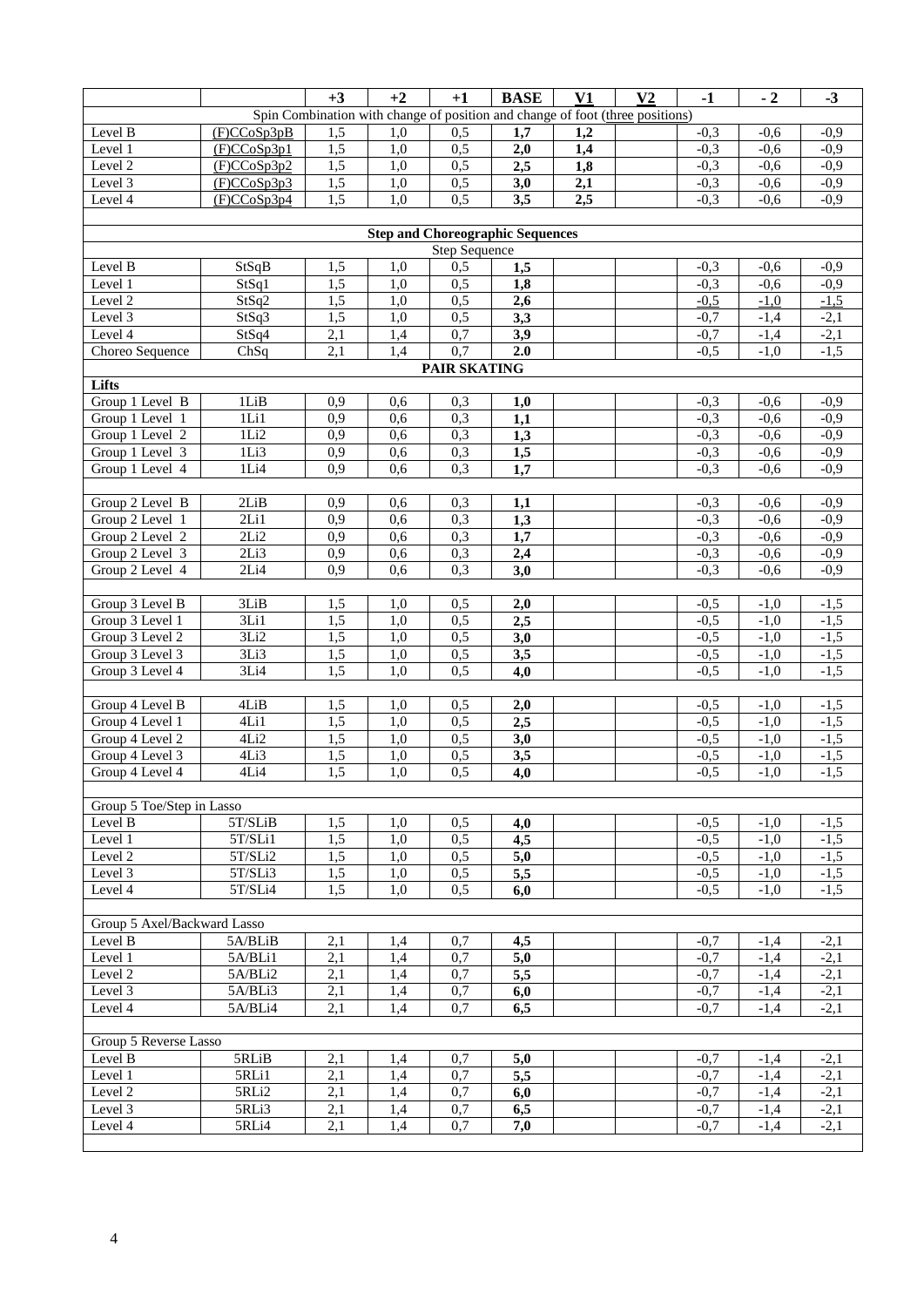|                                  |              | $+3$             | $+2$             | $+1$       | <b>BASE</b>      | V1               | V <sub>2</sub> | $-1$             | $-2$             | $-3$             |
|----------------------------------|--------------|------------------|------------------|------------|------------------|------------------|----------------|------------------|------------------|------------------|
| <b>Twist Lifts</b>               |              |                  |                  |            |                  |                  |                |                  |                  |                  |
| Single Level B                   | 1TwB         | 0,6              | 0,4              | 0,2        | 0,9              |                  |                | $-0,2$           | $-0.4$           | $-0.6$           |
| Single Level 1                   | $1$ Tw $1$   | 0,6              | 0,4              | 0,2        | 1,1              |                  |                | $-0,2$           | $-0,4$           | $-0,6$           |
| Single Level 2                   | $1$ Tw $2$   | 0,6              | 0,4              | 0,2        | 1,3              |                  |                | $-0,2$           | $-0,4$           | $-0,6$           |
| Single Level 3                   | $1$ Tw $3$   | 0,6              | 0,4              | 0,2        | 1,5              |                  |                | $-0,2$           | $-0,4$           | $-0,6$           |
| Single Level 4                   | $1$ Tw4      | 0,6              | 0,4              | 0,2        | 1,7              |                  |                | $-0,2$           | $-0,4$           | $-0,6$           |
|                                  |              |                  |                  |            |                  |                  |                |                  |                  |                  |
| Double Level B                   | 2TwB         | 0,9              | 0,6              | 0,3        | 2,7              |                  |                | $-0,3$           | $-0,6$           | $-0,9$           |
| Double Level 1                   | 2Tw1         | 0,9              | 0.6              | 0,3        | 3,0              |                  |                | $-0,3$           | $-0,6$           | $-0,9$           |
| Double Level 2                   | 2Tw2         | 0,9              | 0,6              | 0,3        | 3,2              |                  |                | $-0,3$           | $-0,6$           | $-0,9$           |
| Double Level 3                   | 2Tw3         | 0,9              | 0,6              | 0,3        | 3,5              |                  |                | $-0,3$           | $-0,6$           | $-0,9$           |
| Double Level 4                   | 2Tw4         | 0,9              | 0,6              | 0,3        | 3,8              |                  |                | $-0,3$           | $-0,6$           | $-0,9$           |
|                                  |              |                  |                  |            |                  |                  |                |                  |                  |                  |
| Triple Level B                   | 3TwB<br>3Tw1 | 2,1<br>2,1       | 1,4<br>1,4       | 0,7<br>0,7 | 4,6              |                  |                | $-0,7$<br>$-0,7$ | $-1,4$           | $-2,1$<br>$-2,1$ |
| Triple Level 1                   | 3Tw2         |                  |                  |            | $\overline{5,0}$ |                  |                |                  | $-1,4$           |                  |
| Triple Level 2<br>Triple Level 3 | 3Tw3         | 2,1<br>2,1       | 1,4<br>1,4       | 0,7<br>0,7 | 5,4              |                  |                | $-0,7$<br>$-0,7$ | $-1,4$<br>$-1,4$ | $-2,1$<br>$-2,1$ |
| Triple Level 4                   | 3Tw4         | 2,1              | 1,4              | 0,7        | 5,8<br>6,2       |                  |                | $-0,7$           | $-1,4$           |                  |
|                                  |              |                  |                  |            |                  |                  |                |                  |                  | $-2,1$           |
| Quad Level B                     | 4TwB         | 3,0              | 2,0              | 1,0        | 6,6              |                  |                | $-1,0$           | $-2,0$           | $-3,0$           |
| Quad Level 1                     | 4Tw1         | $\overline{3,0}$ | $\overline{2,0}$ | 1,0        | $\overline{7,1}$ |                  |                | $-1,0$           | $-2,0$           | $-3,0$           |
| <b>Ouad Level 2</b>              | 4Tw2         | 3,0              | 2,0              | 1,0        | 7,6              |                  |                | $-1,0$           | $-2,0$           | $-3,0$           |
| Quad Level 3                     | 4Tw3         | 3,0              | 2,0              | 1,0        | 8,1              |                  |                | $-1,0$           | $-2,0$           | $-3,0$           |
| Quad Level 4                     | 4Tw4         | 3,0              | 2,0              | 1,0        | 8,6              |                  |                | $-1,0$           | $-2,0$           | $-3,0$           |
|                                  |              |                  |                  |            |                  |                  |                |                  |                  |                  |
| <b>Throws</b>                    |              |                  |                  |            |                  |                  |                |                  |                  |                  |
| Single ToeLoop                   | 1TTh         | 0,9              | 0,6              | 0,3        | 1,1              | 0,9              |                | $-0,3$           | $-0,6$           | $-0,9$           |
| <b>Single Salchow</b>            | 1STh         | 0,9              | 0,6              | 0,3        | 1,1              | 0,9              |                | $-0,3$           | $-0,6$           | $-0,9$           |
| Single Loop                      | 1LoTh        | 0,9              | 0,6              | 0,3        | 1,4              | 1,0              |                | $-0,3$           | $-0,6$           | $-0,9$           |
| Single Flip/Lutz                 | 1F/LzTh      | 0,9              | 0,6              | 0,3        | 1,4              | 1,0              |                | $-0,3$           | $-0,6$           | $-0,9$           |
|                                  |              |                  |                  |            |                  |                  |                |                  |                  |                  |
| Single Axel                      | 1ATh         | 1,5              | 1,0              | 0,5        | 2,2              | 1,5              |                | $-0,5$           | $-1,0$           | $-1,5$           |
| Double Toeloop                   | 2TTh         | 1,5              | 1,0              | 0,5        | 2,5              | 1,8              |                | $-0,5$           | $-1,0$           | $-1,5$           |
| Double Salchow                   | 2STh         | 1,5              | 1,0              | 0,5        | 2,5              | 1,8              |                | $-0,5$           | $-1,0$           | $-1,5$           |
| Double Loop                      | 2LoTh        | 1,5              | 1,0              | 0,5        | 2,8              | 2,0              |                | $-0,5$           | $-1,0$           | $-1,5$           |
| Double Flip/Lutz                 | 2F/LzTh      | 1,5              | $\overline{1,0}$ | 0,5        | 3,0              | 2,1              |                | $-0.5$           | $-1,0$           | $-1,5$           |
|                                  |              |                  |                  |            |                  |                  |                |                  |                  |                  |
| Double Axel                      | 2ATh         | 2,1              | 1,4              | 0,7        | 4,0              | 2,8              |                | $-0,7$           | $-1,4$           | $-2,1$           |
| Triple Toeloop                   | 3TTh         | 2,1              | 1,4              | 0,7        | 4,5              | 3,2              |                | $-0,7$           | $-1,4$           | $-2,1$           |
| <b>Triple Salchow</b>            | 3STh         | $\overline{2,1}$ | 1,4              | 0,7        | $\overline{4,5}$ | $\overline{3,2}$ |                | $-0,7$           | $-1,4$           | $-2,1$           |
| Triple Loop                      | 3LoTh        | 2,1              | 1,4              | 0,7        | 5,0              | 3,5              |                | $-0,7$           | $-1,4$           | $-2,1$           |
| Triple Flip/Lutz                 | 3F/LzTh      | 2,1              | 1,4              | 0,7        | 5,5              | 3,9              |                | $-0,7$           | $-1,4$           | $-2,1$           |
|                                  |              |                  |                  |            |                  |                  |                |                  |                  |                  |
| Triple Axel                      | 3ATh         | 3,0              | 2,0              | 1,0        | 7,5              | 5,3              |                | $-1,0$           | $-2,0$           | $-3,0$           |
| Quad Toeloop                     | 4TTh<br>4STh | 3,0<br>3,0       | 2,0              | 1,0<br>1,0 | 8,0<br>8,0       | 5,6              |                | $-1,0$           | $-2,0$           | $-3,0$<br>$-3,0$ |
| Quad Salchow<br>Quad Loop        | 4LoTh        | 3,0              | 2,0<br>2,0       | 1,0        | 8,5              | 5,6<br>6,0       |                | $-1,0$<br>$-1,0$ | $-2,0$<br>$-2,0$ | $-3,0$           |
| Quad Flip/Lutz                   | 4F/LzTh      | 3,0              | 2,0              | 1,0        | 9,0              | 6,3              |                | $-1,0$           | $-2,0$           | $-3,0$           |
|                                  |              |                  |                  |            |                  |                  |                |                  |                  |                  |
| <b>Death Spirals</b>             |              |                  |                  |            |                  |                  |                |                  |                  |                  |
| Forward/Backward inside          |              |                  |                  |            |                  |                  |                |                  |                  |                  |
| Level B                          | Fi/BiDsB     | 2,1              | 1,4              | 0,7        | 2,6              |                  |                | $-0,7$           | $-1,4$           | $-2,1$           |
| Level 1                          | Fi/BiDs1     | 2,1              | 1,4              | 0,7        | 2,8              |                  |                | $-0,7$           | $-1,4$           | $-2,1$           |
| Level 2                          | F/BiiDs2     | 2,1              | 1,4              | 0,7        | 3,0              |                  |                | $-0,7$           | $-1,4$           | $-2,1$           |
| Level 3                          | Fi/BiDs3     | $\overline{2,1}$ | 1,4              | 0,7        | 3,2              |                  |                | $-0,7$           | $-1,4$           | $-2,1$           |
| Level $\overline{4}$             | Fi/BiDs4     | 2,1              | 1,4              | 0,7        | 3,5              |                  |                | $-0.7$           | $-1,4$           | $-2,1$           |
|                                  |              |                  |                  |            |                  |                  |                |                  |                  |                  |
| Forward/Backward outside         |              |                  |                  |            |                  |                  |                |                  |                  |                  |
| Level B                          | Fo/BoDsB     | 2,1              | 1,4              | 0,7        | 2,8              |                  |                | $-0,7$           | $-1,4$           | $-2,1$           |
| Level 1                          | Fo/BoDs1     | 2,1              | 1,4              | 0,7        | 3,0              |                  |                | $-0.7$           | $-1,4$           | $-2,1$           |
| Level 2                          | Fo/BoDs2     | 2,1              | 1,4              | 0,7        | 3,5              |                  |                | $-0,7$           | $-1,4$           | $-2,1$           |
| Level 3                          | Fo/BoDs3     | 2,1              | 1,4              | 0,7        | 4,0              |                  |                | $-0,7$           | $-1,4$           | $-2,1$           |
| Level 4                          | Fo/BoDs4     | 2,1              | 1,4              | 0,7        | 4,5              |                  |                | $-0,7$           | $-1,4$           | $-2,1$           |
| Pivot Figure                     | PiF          | 2,1              | 1,4              | 0,7        | 2,2              |                  |                | $-0,7$           | $-1,4$           | $-2,1$           |
|                                  |              | $+3$             | $+2$             | $+1$       | <b>BASE</b>      | V1               | V <sub>2</sub> | $-1$             | $-2$             | $-3$             |
| <b>Pair Spins</b>                |              |                  |                  |            |                  |                  |                |                  |                  |                  |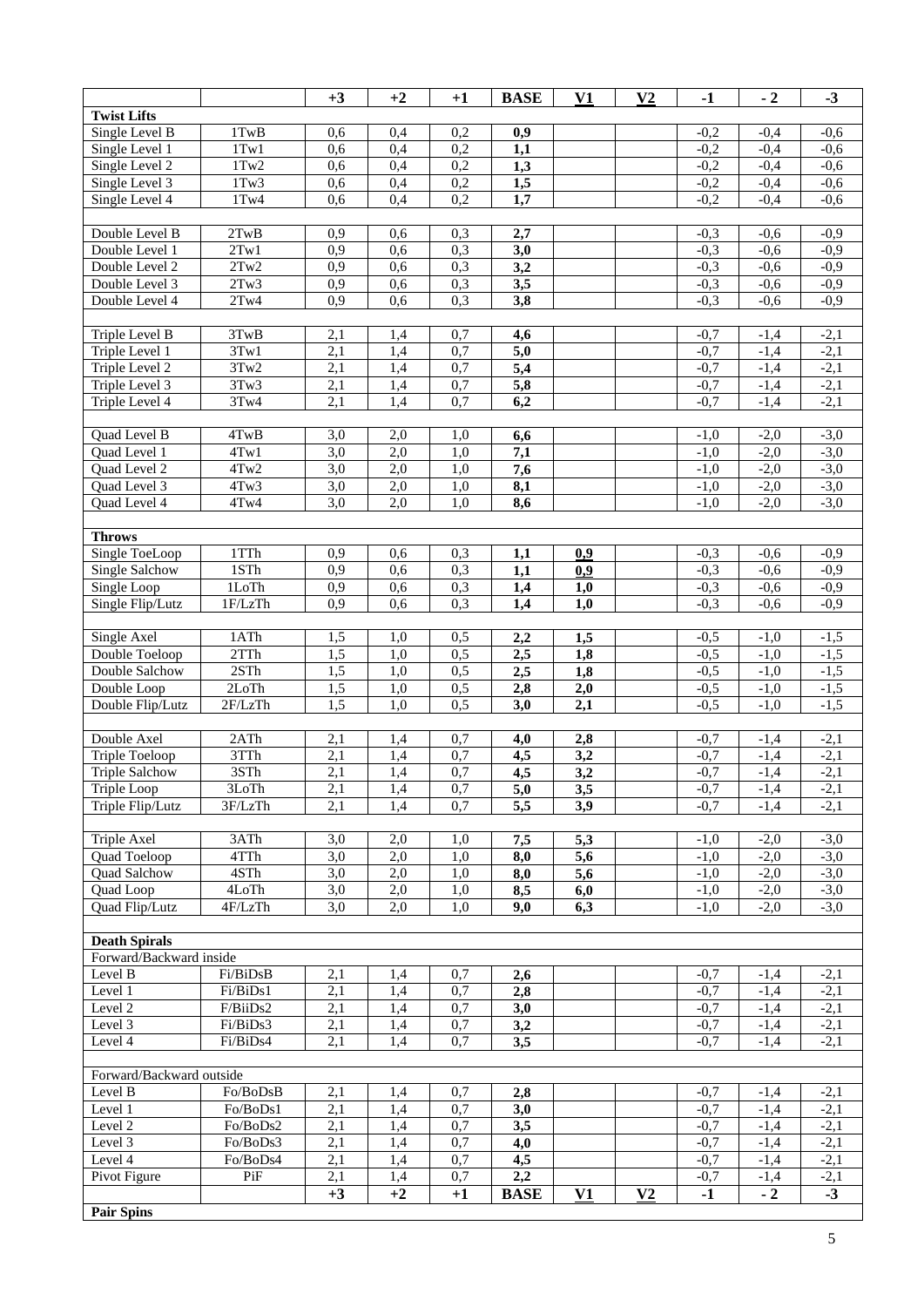| Pair Spin Level B                       | PSpB             | 1,5 | 1,0        | 0,5 | 1,7 |  | $-0.3$ | $-0.6$ | $-0.9$ |
|-----------------------------------------|------------------|-----|------------|-----|-----|--|--------|--------|--------|
| Pair Spin Level 1                       | PSp1             | 1,5 | 1,0        | 0,5 | 2,0 |  | $-0.3$ | $-0.6$ | $-0,9$ |
| Pair Spin Level 2                       | PS <sub>p2</sub> | 1,5 | 1,0        | 0,5 | 2,5 |  | $-0.3$ | $-0.6$ | $-0,9$ |
| Pair Spin Level 3                       | PSp3             | 1,5 | 1,0        | 0.5 | 3,0 |  | $-0.3$ | $-0.6$ | $-0.9$ |
| Pair Spin Level 4                       | PS <sub>p4</sub> | 1,5 | 1,0        | 0,5 | 3,5 |  | $-0.3$ | $-0.6$ | $-0,9$ |
|                                         |                  |     |            |     |     |  |        |        |        |
| Pair Spin Combination (two positions)   |                  |     |            |     |     |  |        |        |        |
| Level B                                 | PCoSp2pB         | 1,5 | 1,0        | 0.5 | 1.8 |  | $-0.3$ | $-0,6$ | $-0,9$ |
| Level 1                                 | PCoSp2p1         | 1,5 | <u>1,0</u> | 0.5 | 2,1 |  | $-0,3$ | $-0,6$ | $-0,9$ |
| Level 2                                 | PCoSp2p2         | 1,5 | 1,0        | 0,5 | 2,5 |  | $-0,3$ | $-0,6$ | $-0,9$ |
| Level 3                                 | PCoSp2p3         | 1,5 | <u>1,0</u> | 0,5 | 3.0 |  | $-0,3$ | $-0,6$ | $-0.9$ |
| Level 4                                 | $P\cos p2p4$     | 1,5 | 1,0        | 0,5 | 3,5 |  | $-0,3$ | $-0,6$ | $-0.9$ |
|                                         |                  |     |            |     |     |  |        |        |        |
| Pair Spin Combination (three positions) |                  |     |            |     |     |  |        |        |        |
| Level B                                 | PCoSp3pB         | 1,5 | 1,0        | 0,5 | 2,5 |  | $-0.3$ | $-0.6$ | $-0.9$ |
| Level 1                                 | PCoSp3p1         | 1,5 | 1,0        | 0,5 | 3,0 |  | $-0.3$ | $-0.6$ | $-0,9$ |
| Level 2                                 | PCoSp3p2         | 1,5 | 1,0        | 0,5 | 3,5 |  | $-0.3$ | $-0.6$ | $-0,9$ |
| Level 3                                 | PCoSp3p3         | 1,5 | 1,0        | 0,5 | 4,0 |  | $-0.3$ | $-0.6$ | $-0,9$ |
| Level 4                                 | $P\cos p3p4$     | 1,5 | 1,0        | 0.5 | 4,5 |  | $-0.3$ | $-0.6$ | $-0.9$ |

In rare (but still possible) cases of negative final score of an element, this score will be counted as 0. Signs V1 and V2 are not shown to the Judges.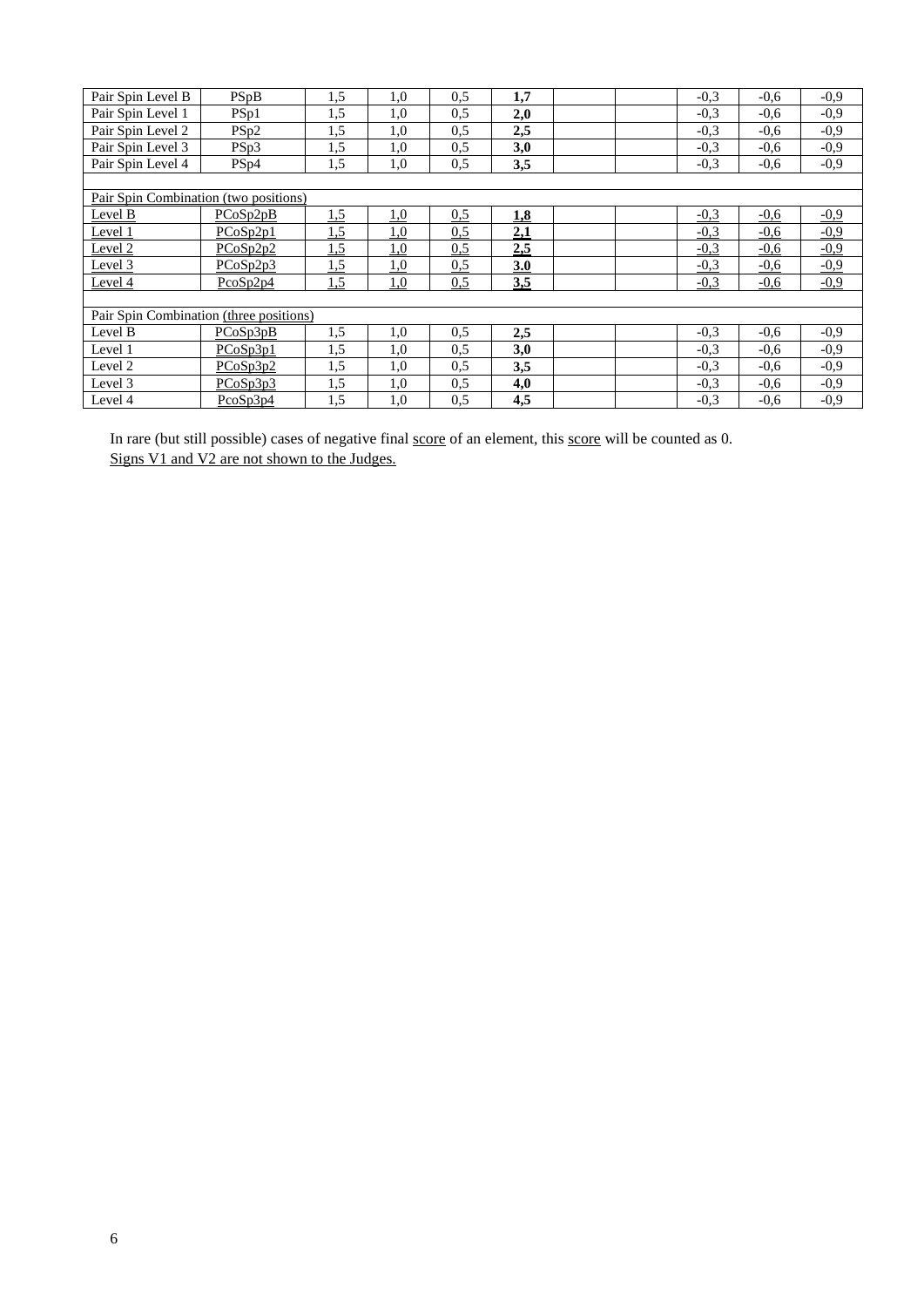# **II. Updated Levels of Difficulty of Single/Pair Elements LEVELS OF DIFFICULTY, SINGLE SKATING, season 2014-2015**

|                  | Number of features for Levels: 1 for Level 1, 2 for Level 2, 3 for Level 3, 4 for Level 4                                                                                                                                                                                                                    |
|------------------|--------------------------------------------------------------------------------------------------------------------------------------------------------------------------------------------------------------------------------------------------------------------------------------------------------------|
|                  | Minimum variety (Level 1), simple variety (Level 2), variety (Level 3), complexity (Level 4) of<br>1)                                                                                                                                                                                                        |
| <b>Step</b>      | turns and steps throughout (compulsory)                                                                                                                                                                                                                                                                      |
| <b>Sequences</b> | Rotations in either direction (left and right) with full body rotation covering at least 1/3 of the<br>2)                                                                                                                                                                                                    |
|                  | pattern in total for each rotational direction                                                                                                                                                                                                                                                               |
|                  | Use of body movements for at least 1/3 of the pattern<br>3)                                                                                                                                                                                                                                                  |
|                  | Two different combinations of 3 difficult turns (rockers, counters, brackets, twizzles, loops)<br>4)                                                                                                                                                                                                         |
|                  | executed with a clear rhythm within the sequence                                                                                                                                                                                                                                                             |
|                  |                                                                                                                                                                                                                                                                                                              |
| <b>All Spins</b> | Difficult variations (count as many times as performed with limitations specified below)<br>1)                                                                                                                                                                                                               |
|                  | Change of foot executed by jump<br>2)                                                                                                                                                                                                                                                                        |
|                  | Jump within a spin without changing feet<br>3)                                                                                                                                                                                                                                                               |
|                  | Difficult change of position on the same foot<br>4)                                                                                                                                                                                                                                                          |
|                  | Difficult entrance into a spin<br>5)                                                                                                                                                                                                                                                                         |
|                  | Clear change of edge in sit (only from backward inside to forward outside), camel, Layback and<br>6)                                                                                                                                                                                                         |
|                  | <b>Biellmann</b> position                                                                                                                                                                                                                                                                                    |
|                  | All 3 basic positions on the second foot<br>7)                                                                                                                                                                                                                                                               |
|                  | 8)<br>Both directions immediately following each other in sit or camel spin                                                                                                                                                                                                                                  |
|                  | Clear increase of speed in camel, sit, layback or Biellmann position<br>9)                                                                                                                                                                                                                                   |
|                  | 10) At least 8 rev. without changes in position/variation, foot or edge (camel, layback, difficult<br>variation of any basic position or for combinations only non-basic position)                                                                                                                           |
|                  | 11) Difficult variation of flying entry in flying spins & spins with a flying entrance (see Clarifications)                                                                                                                                                                                                  |
|                  | <b>Additional features for the Layback spin:</b>                                                                                                                                                                                                                                                             |
|                  | 12) One clear change of position backwards-sideways or reverse, at least 3 rev. in each position<br>(counts also if the Layback spin is a part of any other spin)                                                                                                                                            |
|                  | 13) Biellmann position after Layback spin (SP – after 8 revolutions in layback spin)                                                                                                                                                                                                                         |
|                  | Features $2 - 9$ , $11 - 13$ count only once per program (first time they are attempted). Feature 10<br>counts only once per program (in the first spin it is successfully performed; if in this spin 8 revs<br>are executed on both feet, any one of these executions can be taken in favor of the skater). |
|                  | Any category of difficult spin variation in a basic position counts only once per program (first<br>time it is attempted). A difficult variation in a non-basic position counts once per program in spin<br>combination only (first time it is attempted).                                                   |
|                  | In any spin with change of foot the maximum number of features attained on one foot is two (2).                                                                                                                                                                                                              |

**ELEMENTS REQUIREMENTS** (see also Clarifications on the back of the page)

# **Jumps**

1) Full rotation: signs < and << indicate an error. The base values of the jumps with a sign < are listed in the column V1 of the SOV table. The jump with a sign << is evaluated with SOV for the same jump one revolution less. 2) Correct take-off edge in F/Lz: signs "e" and "!" indicate an error. The base values of the jumps with the sign "e" are listed in the column V1 of the SOV table. The sign "!" allows to keep full original base value of the jump. If both signs < and "e" are applied for the same jump, the base values are listed in the column V2 of the SOV table.

#### **Spins**

1) For flying spins (with no change of foot and only one position) of both Short Program and Free Skating the following are required: a) a clear visible jump; for Junior Short Program only it's also required for the skater to reach the prescribed air position; b) basic landing position must be reached within the first 2 revs after the landing and from the moment this position is initially reached it must be held for 2 revs after the landing. The sign "V1" indicates that one of these requirements is not fulfilled, sign "V2" indicates that both these requirement are not fulfilled.

2) For any spin with change of foot: at least one basic position on each foot is required. Sign "V1" indicates that this requirement is not fulfilled.

The base values of spins with the sign "V1" are listed in the column V1 of the SOV table. The base values of spins with the sign "V2" are listed in the column V2 of the SOV table. The base values of spin combinations with 2 or 3 basic positions (at least 2 revolutions in each of these positions) are reflected in the SOV.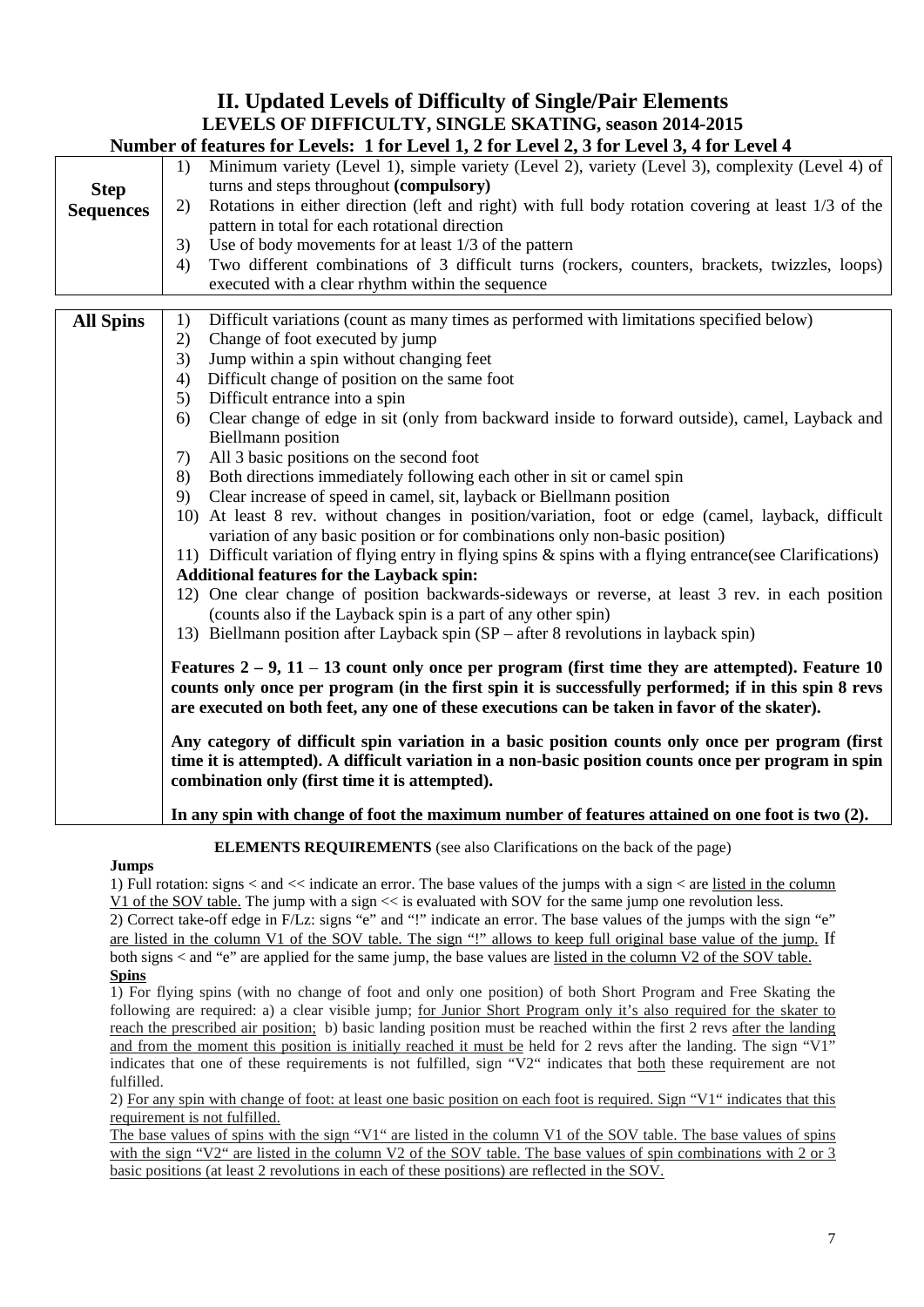# **CLARIFICATIONS: LEVELS OF DIFFICULTY SINGLE SKATING, season 2014-2015 STEP SEQUENCES**

**Types of turns:** three turns, twizzles, brackets, loops, counters, rockers.

**Types of steps:** toe steps, chasses, mohawks, choctaws, curves with change of edge, cross-rolls.

**Minimum variety** includes at least **5** turns & **2** steps, none of the types can be counted more than twice.

**Simple variety** includes at least **7** turns & **4** steps, none of the types can be counted more than twice.

**Variety** includes at least **9** turns and **4** steps, none of the types can be counted more than twice.

**Complexity** includes at least **5** different types of turns and 3 different types of steps, all executed at least once in both directions.

**Use of body movements** means the visible use for a combined total of at least 1/3 of the pattern of any movements of arms, head, torso, hips and legs that have an effect on the balance of the main body core. **Two combinations of difficult turns** are considered to be the same if they consist of the same turns done in the same order, on the same edge and on the same foot.

#### **SPINS**

**A difficult spin variation of position** is a movement of the body part, leg, arm, hand or head which requires physical strength or flexibility and that has an effect on the balance of the main body core. Only these variations can increase the Level. There are 11 categories of difficult variations, among them 3 in camel position based on direction of the shoulder line: camel forward (CF) – with the shoulder line parallel to the ice; camel sideways (CS) – with the shoulder line twisted to a vertical position; camel upward (CU) – with the shoulder line twisted more than vertical position. If the free leg drops down for a long time while preparing for a difficult camel variation, the corresponding Level feature is still awarded, but the Judges will apply the GOE reduction for "poor/awkward/unaesthetic position(s)". The same reduction will be applied if it takes a long time for the skater to reach the necessary basic position.

**"Change of foot executed by jump"** & **"Jump within a spin without changing feet":** are awarded only if the skater executes 2 revs in a basic/non-basic position before the jump, reaches a basic position within the first 2 revs after the landing and keeps this basic position at least for 2 revs.

**"Difficult entrance into a spin"**: regular backward entry is no longer considered a difficult entry.

**"All 3 basic positions on the second foot":** is introduced for unification of single & pair requirements.

**"Both directions immediately following each other in sit or camel spin":** execution of spins in both directions (clockwise and counter clockwise) that immediately follow each other will be counted as an additional feature in all Levels for sit and camel basic positions. A minimum of 3 revs in each direction is required. A Spin executed in both directions as above is considered as one Spin.

**"Difficult variation of flying position in flying spins/spins with a flying entry":** is awarded only if the flying position is really difficult, e.g.: total sit position in the air (with height and total movement control) or open butterfly position in the air (taking the sit position immediately after landing) in a flying sit spin/entry; clear butterfly entrance or almost split position in the air in a flying camel spin/entry etc. If the entry is "difficult and "flying" at the same time, only the "flying" feature will be awarded and the "difficult entrance" feature is not considered as attempted.

Normal flying camel entry does not block a possibility of counting a difficult flying entry as a feature.

# **JUMPS**

In the seasons 2014-2015 and 2015-2016 the Technical Panel will decide on the name **Flip** or **Lutz** jumps (F/Lz) according to the intent (preparation to the jump). Discussion will continue on calling Flip/Lutz depending on the take-off edge starting with the season 2016-2017. Flip take-off is from a backward inside edge, Lutz take-off is from backward outside edge; Technical Panel decides on the take-off edge and indicates errors with signs "e" and "!". In cases of serious errors (sign "e") the base value of the jump and the GOE are reduced, final GOE is negative. In cases of smaller errors (sign "!") the original base value stays, the GOE is reduced, however the final GOE is not restricted.

**In Short Program jumps which do not satisfy the requirements** (including wrong number of revolutions) will have no value, but will block a jumping box, if one is empty; if a combination of two double jumps is not allowed (Sr. Men & Ladies, Jr. Men), the jump with the original lesser value (before any consideration of signs <, <<, e) will not count (e.g. 2Lz+2T\*, 2T\*+2Lo, 2F<<+2T\*). In **Free Skating** however, if any part of the combination is not according to the requirements, the whole combination will be deleted:  $2Lz^*+2T^*$ ,  $2T^*+2Lo^*$ .

If the same triple or quadruple jump is executed twice as a solo jump in Free Skating, the second execution will be marked with a sign "+REP" (the base value will be that of the original jump multiplied by a factor 0.7, rounded to two decimal places).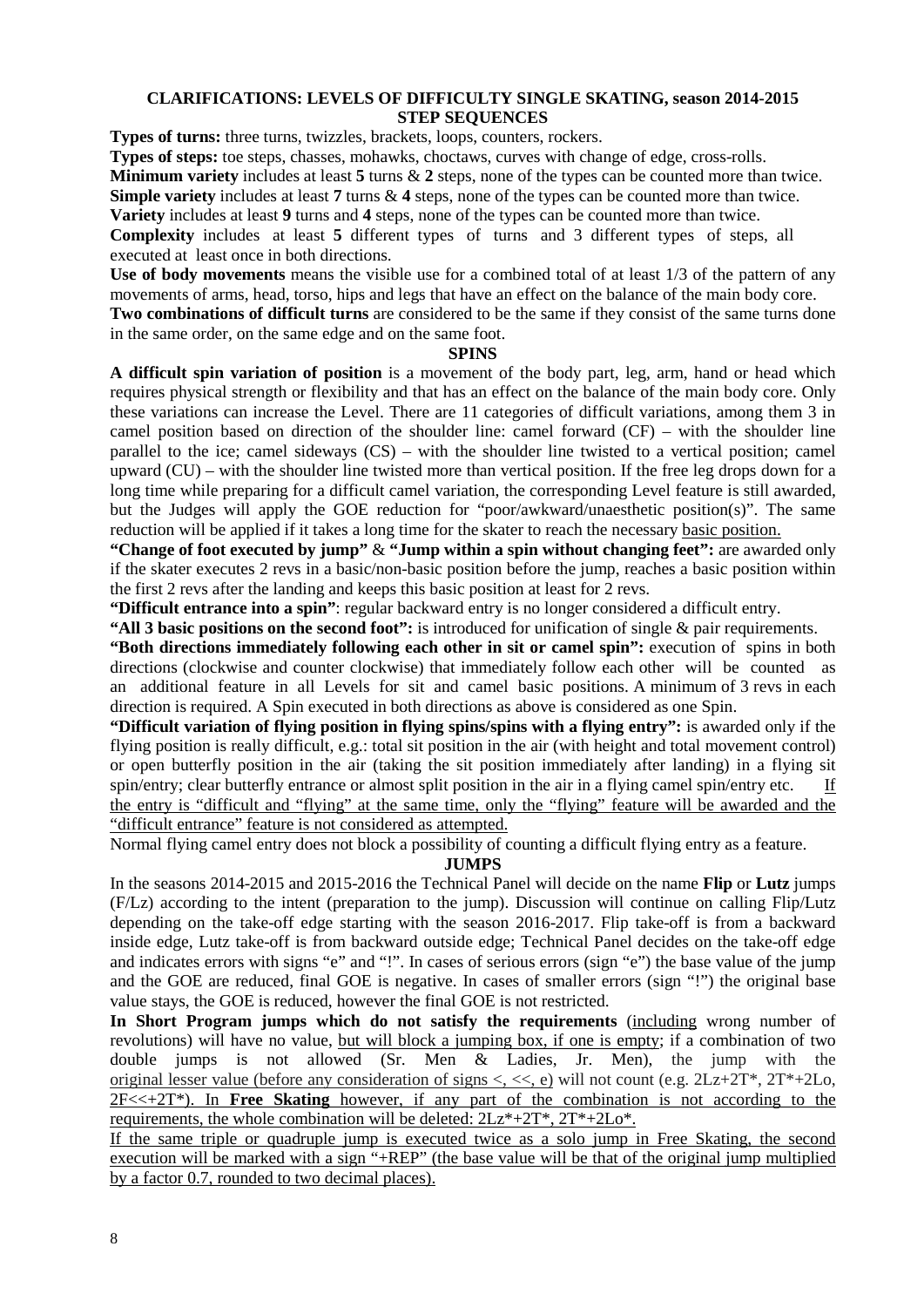# **LEVELS OF DIFFICULTY, PAIR SKATING, season 2014-2015 Number of features for Levels: 1 for Level 1, 2 for Level 2, 3 for Level 3, 4 for Level 4**

|                  | Number of reatures for Levels: 1 for Level 1, 2 for Level 2, 3 for Level 3, 4 for Level 4                                           |
|------------------|-------------------------------------------------------------------------------------------------------------------------------------|
| <b>Twist</b>     | Lady's split position (each leg at least 45° from the body axis and Lady's legs are straight or almost straight)<br>1)              |
| Lifts            | Catching the lady at the side of the waist without her hand(s)/arm(s)/any part of upper body touching the man<br>2)                 |
|                  | 3)<br>Lady's position in the air with $arm(s)$ above the head (minimum one full revolution)                                         |
|                  | 4)<br>Difficult take-off (steps/skating moves executed by both partners immediately preceding take-off)                             |
|                  | 5)<br>Man's arms sideways, being straight or almost straight, reaching at least shoulder level after release of the lady            |
| <b>Lifts</b>     | 1)<br>Seniors: Difficult variation of the take-off and/or difficult landing variety                                                 |
|                  | Juniors: Simple variation of the take-off and/or simple landing variety (each counts as a feature)                                  |
|                  | 1 change of hold and/or lady's position (1 rev. of the man before and after the change, counts twice if repeated)<br>2)             |
|                  | Difficult variation of the lady (one full revolution)                                                                               |
|                  | 3)                                                                                                                                  |
|                  | Difficult (simple for juniors) carry (not for SP)<br>4)                                                                             |
|                  | 5)<br>One-hand-hold of the man (2 full revolutions in total not counting parts shorter than 1 rev.)                                 |
|                  | Additional revolutions of the man with one-hand-hold after 2 revs in 5) (only in FS and only in one lift)<br>6)                     |
|                  | Change of rotational direction by the man (one revolution before and after the change)<br>7)                                        |
|                  | Features 1), 2), 3) must be significantly different from lift to lift and if similar, will only count first time attempted.         |
| <b>Step</b>      | Minimum variety (Level 1), simple variety (Level 2), variety (Levels 3–4) of turns and steps of both partners<br>1)                 |
| <b>Sequences</b> | throughout (compulsory)                                                                                                             |
|                  | Rotations in either direction (left and right) with full body rotation covering at least 1/3 of the pattern in total for each<br>2) |
|                  | rotational direction)                                                                                                               |
|                  | Use of body movements for at least 1/3 of the pattern<br>3)                                                                         |
|                  | Changes of position (crossing at least three times while doing steps and turns) for at least 1/3 of the sequence, but not<br>4)     |
|                  | more than $1/2$ of the sequence or                                                                                                  |
|                  | not separating at least half of the pattern (changes of holds are allowed)                                                          |
|                  | Two different combinations of 3 difficult turns (rockers, counters, brackets, loops) executed by both partners with a<br>5)         |
|                  | clear rhythm within the sequence                                                                                                    |
| <b>Death</b>     | Difficult entry (immediately preceding the death spiral) and/or exit<br>1)                                                          |
| <b>Spirals</b>   | Full revolution(s) of the lady when both partners are in "low" positions (counts as many times as performed)<br>2)                  |
| <b>Solo</b>      | Difficult variations (count as many times as performed with limitations specified below)<br>1)                                      |
|                  | Change of foot executed by jump<br>2)                                                                                               |
| <b>Spins</b>     | Jump within a spin without changing feet                                                                                            |
|                  | 3)<br>Difficult change of position on the same foot<br>4)                                                                           |
|                  | 5)<br>Difficult entrance into a spin                                                                                                |
|                  |                                                                                                                                     |
|                  | Clear change of edge in sit (only from backward inside to forward outside), camel, Layback and Biellmann Position<br>6)             |
|                  | All 3 basic positions on the second foot<br>7)                                                                                      |
|                  | Both directions immediately following each other in sit or camel spin<br>8)                                                         |
|                  | Clear increase of speed in camel, sit, layback or Biellmann position<br>9)                                                          |
|                  | 10) At least 6 rev. without changes in pos./variation, foot and edge (camel, layback, difficult variation of any basic              |
|                  | position or for combinations only non-basic position)                                                                               |
|                  | If 6 revs are executed on both feet, any one of these executions can be taken in favor of the skaters.                              |
|                  | Any category of difficult spin variation counts only once per program (first time it is attempted).                                 |
|                  | In any spin with change of foot the maximum number of features attained on one foot is two (2).                                     |
| Pair             | 1) 3 changes of basic positions of both partners                                                                                    |
| <b>Spins</b>     | 2) 3 difficult variations of positions of partners, only one of which can be in non-basic position (each variation of each          |
|                  | partner counts separately, each partner must have at least one difficult variation)                                                 |
|                  | 3) Any other difficult variation in a basic position of either partner (each partner must have two difficult variations)            |
|                  | 4) Entrance from backward outside or inside edge                                                                                    |
|                  | 5) Both directions immediately following each other                                                                                 |
|                  | 6) At least 6 revolutions without any changes in position/variation and foot (camel, sit, difficult upright)                        |

# **ELEMENTS REQUIREMENTS** (see also Clarifications on the back of the page)

## **Solo and Pair Spin combinations**

The base values of solo/pair spin combination with 2 or 3 basic positions (at least 2 revolutions in each of these positions) are reflected in the SOV.

## **Solo Spin combination with change of foot**

There must be at least one basic position on each foot. Sign "V1" indicates that this requirement is not fulfilled, the base value of solo spin combination with the sign "V1" is listed in the column V1 of the SOV table.

## **Jumps**

Both partners must fulfill requirements listed on page 6 for jumps in Single Skating (with the same consequences if these requirements are not fulfilled).